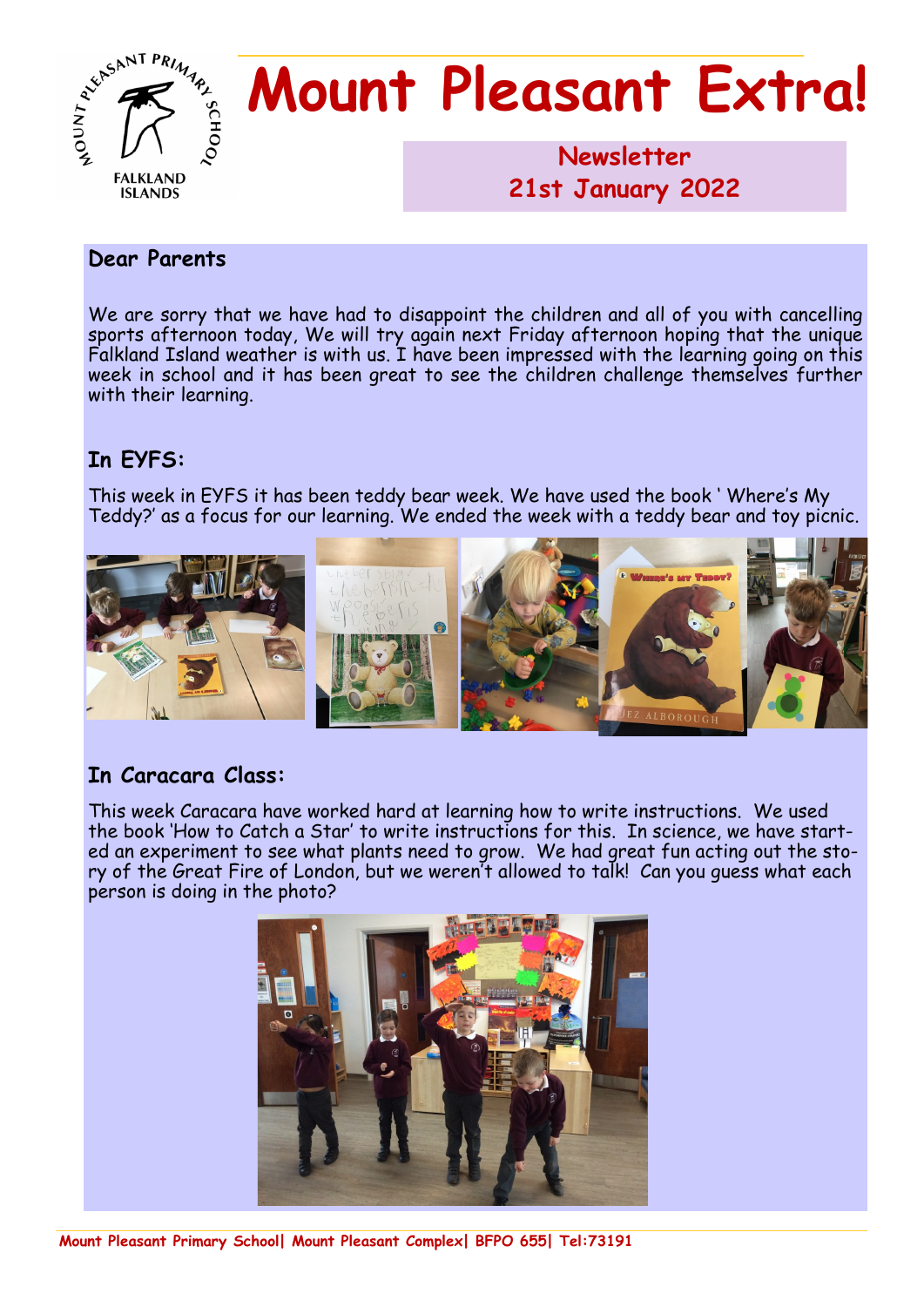## **Newsletter 21st January 2022**

#### **In Falcon Class:**

What a busy week! Falcons have had an interesting week investigating rocks. They carried out an investigation to answer the question 'are all rocks the same strength?' They tested sandstone, chalk and granite using a variety of methods and are now moving on to classifying rocks into their three main groups. In English they have dramatised a scene from the class text and written a descriptive paragraph using all the skills we have looked at so far this term. In history they have learned about the social structure and organisation of Roman society and have been developing their ability to draw a variety of Roman mosaic borders in Art. Maths this week has focussed on division using a variety of different methods. Year 3 have been dividing 2 digit numbers by 1 digit numbers and Year



4 have carried out the same with 3 digit numbers. The social focus this week has been on being kind to one another, treating others as they would like to be treated and being polite to others.





**In Meadowlark Class:**



This week has been awesome absolutely amazing – I have enjoyed many things, especially our Maths sessions where I learnt to multiply and divide fractions. We also worked further on our ships where we drilled holes for our masts. Hopefully we will start with our rigging next week. Zach

This week we have finished writing our biographies on Ernest Shackleton. In Science we learnt about mammals. Did you know that there are three types of mammals: marsupials, monotremes and placentals? Charlie D